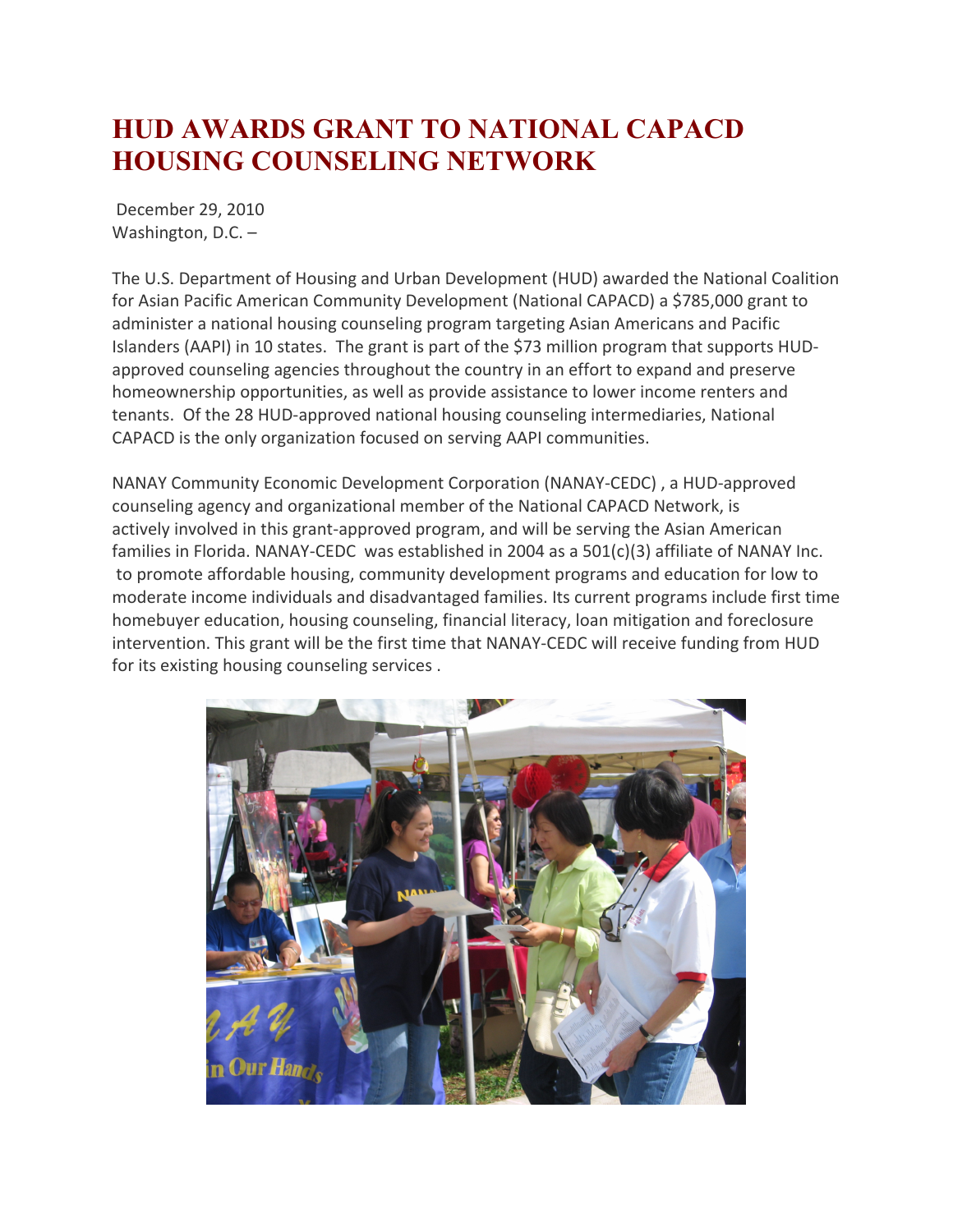"Many of National CAPACD's member organizations are at the frontlines assisting AAPIs survive the current foreclosure crisis," said Lisa Hasegawa, Executive Director of National CAPACD. "This grant from HUD represents a significant investment in our communities and an indication of this Administration's commitment to addressing needs in our communities that are often overlooked."

In the current housing crisis, the services of non-profit housing counseling agencies are more critical than ever, providing objective information about homeowner's options for avoiding foreclosure, how to responsibly and sustainably purchase property, transitioning into rental housing and how to prevent homelessness. Recent Census data show that homeownership rates for AAPI have been declining since 2007 and a study from the Federal Reserve Bank of San Francisco found that AAPI homeowners are more likely to lose their home in foreclosure than Whites and even Black/African-American homeowners. However, AAPI families often cannot find language-appropriate and culturally-sensitive assistance to address their housing options and needs.

National CAPACD's multilingual, nationwide network of housing counselors has become an invaluable resource for homeowners facing foreclosure and has been instrumental in providing financial education and stable housing opportunities for underserved communities. Since its inception in 2008, the housing counseling network has grown to serve over 12 different metro areas in more than 23 AAPI languages.

"This support from HUD is a testament to the hard work housing counselors are doing every day to empower communities about their housing circumstances. These resources will allow organizations to continue providing much needed housing counseling assistance to AAPI communities throughout the country," stated Jane Duong, National CAPACD Housing Program Manager.

The HUD grant to National CAPACD will support a network of 14 local housing counseling organizations and approximately 37 bilingual and multilingual housing counselors to assist nearly 5,000 clients prevent foreclosure, purchase homes, find affordable rental housing and avoid homelessness. For the majority of these nonprofits, this grant will be the first time that they will receive funding from HUD for their existing housing counseling services and represents a major investment in the AAPI community. The HUD grant is matched by additional investments by numerous financial institutions, foundations and local grantmakers.

**Press Contact: Melvin Tabilas (310)709-5191 (before 1/3/11) (202)223-2442 (after 1/3/11) Melvin@nationalcapacd.org**

**In Florida Contact NANAY-CEDC, Bennie Trinidad (305) 981-3232 or Evelyn H Bruce (305) 951- 5550** ###